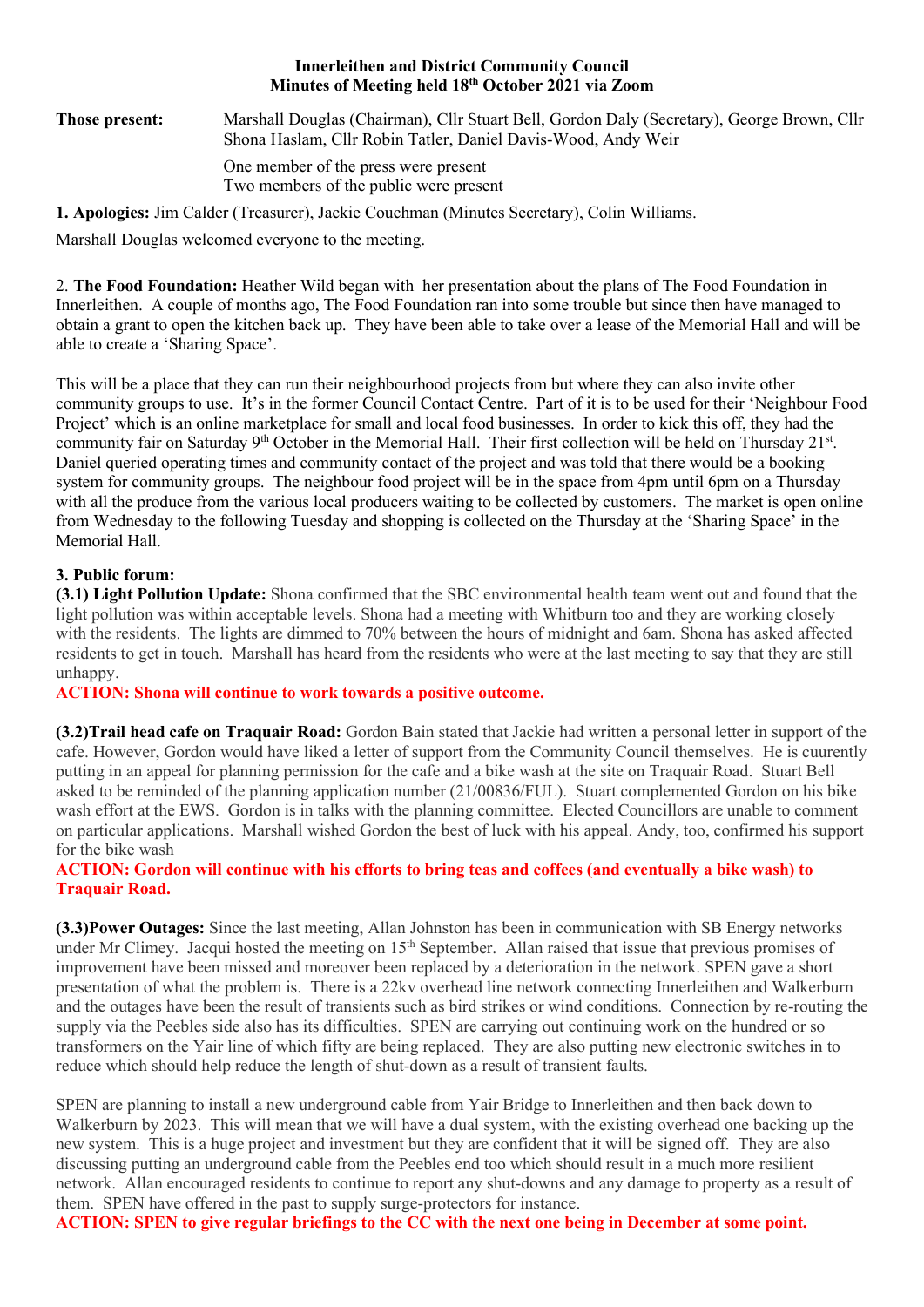- 4. Minutes of last meeting and approval: proposed by Daniel Davis-Wood and seconded by George Brown.
- 5. Notification of items of AOCB: none.

#### 6. Matters arising from previous minutes:

Morningside lighting/parking/access: Robin has had a meeting with the householder nearest to where the lights are needed. The householder who owns the wall where the lighting would be fixed to is very happy. While he was there, Robin also noticed that a nearby lighting column was obscured by a tree. Robin has also asked Neil Pringle to investigate the condition of the masonry and report back to him.

ACTION: Cllr Robin Tatler to confirm the specifications and put it forward as a small scheme. Also, the tree needs to be cleared from the lighting column.

Road to Caerlee Mast: The owners have been advised that it is their responsibility to maintain the access there. ACTION: Cllr Robin Tatler to continue to obtain a response from the owners (George added that there is another column obscured by a tree there).

Victoria Park Play Area: Robin shared the reports with the CC and noted that the council are looking to use developer contributions to fund it. It is a large piece of work. ACTION: Robin to progress.

Speeding on Leithen Road: Councillors have raised this issue at the meeting with Sgt Granger. He is aware that this is a location where the CC would like to see 'pop-up Bobs'.

Camper vans parking in Victoria Park: Robin has raised this with CAT who are now aware of it.

Cold calling initiative: Gordon reported that he had been in touch PC Nick Walker who is happy to meet with us to discuss the plan. He suggested that we confine the implementation to a small area such as a street or residential scheme. The CC decided to focus on the area around Angle Park. He also sent a leaflet describing to process of a no cold-calling scheme (attached)

#### ACTION: Gordon Daly to contact Nick with our decision on the area and discuss obtaining signature and materials.

Demolition of steading and farmhouse: Daniel has submitted his concern but no response as yet. ACTION: Daniel to progress.

7. No Cold-calling: Discussed above.

8. Scawd Law Update: No further update on this. This is a 4/5 year project. It will be kept as an open item on the agenda.

9. Police Report: has been circulated.

#### 10. SBC Councillor's reports:

#### Cllr Robin Tatler:

Bridge across the Leithen: There are no plans to strengthen the bridge at the moment but SBC at looking at signage to discourage horse riders from using it.

# ACTION: Robin to progress.

Tweeddale Area Partnership: meeting on 2<sup>nd</sup> November. There will be a report on the proposed road programme.

Memorial Hall User Group: We had a meeting of the Memorial Hall User Group who are planning to make further improvements to the kitchen. The hedge around the noticeboard is has become overgrown. The group would like that hedge removed and replaced by a fence.

ACTION: Robin has asked Neil Pringle to give a proposal for the fence and thereby Robin will move for smallscheme funding.

Community Engagement Officer: The Tweeddale locality has a new CEO. Her name is Hannah Lachlan and she would be delighted to hear from any community organisations. Her role is to help with capacity issues. She will intend to visit CC meetings at some point.